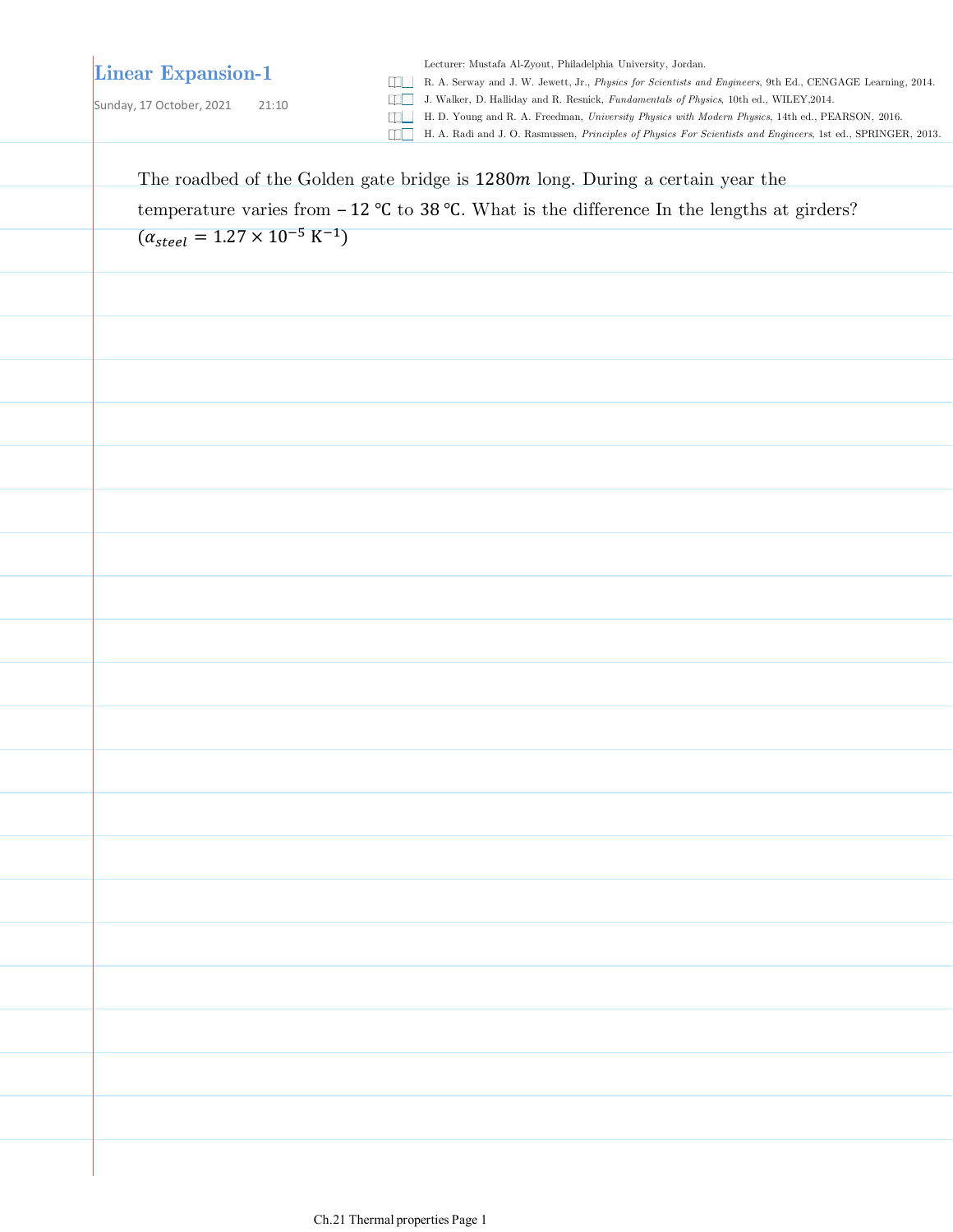## **Linear Expansion-2**

Lecturer: Mustafa Al-Zyout, Philadelphia University, Jordan.

R. A. Serway and J. W. Jewett, Jr., *Physics for Scientists and Engineers*, 9th Ed., CENGAGE Learning, 2014.

Sunday, 17 October, 2021 21:10

J. Walker, D. Halliday and R. Resnick, *Fundamentals of Physics*, 10th ed., WILEY,2014.

- H. D. Young and R. A. Freedman, *University Physics with Modern Physics*, 14th ed., PEARSON, 2016.
- H. A. Radi and J. O. Rasmussen, *Principles of Physics For Scientists and Engineers*, 1st ed., SPRINGER, 2013.

A steel rod has a length  $L = 8m$  and radius  $r = 1.5$  cm when the temperature is 20 °C. Take  $(\alpha_{\text{steel}} = 11 \times 10^{-6} \text{ K}^{-1})$  and Young's modulus of the rod to be  $(Y = 2 \times 10^{11} \text{ N/m}^2)$ .

- What is its length on a hot day when the temperature is 50 ℃?
- $\circ$  If the rod's ends were originally fixed, then find the compression force on the rod?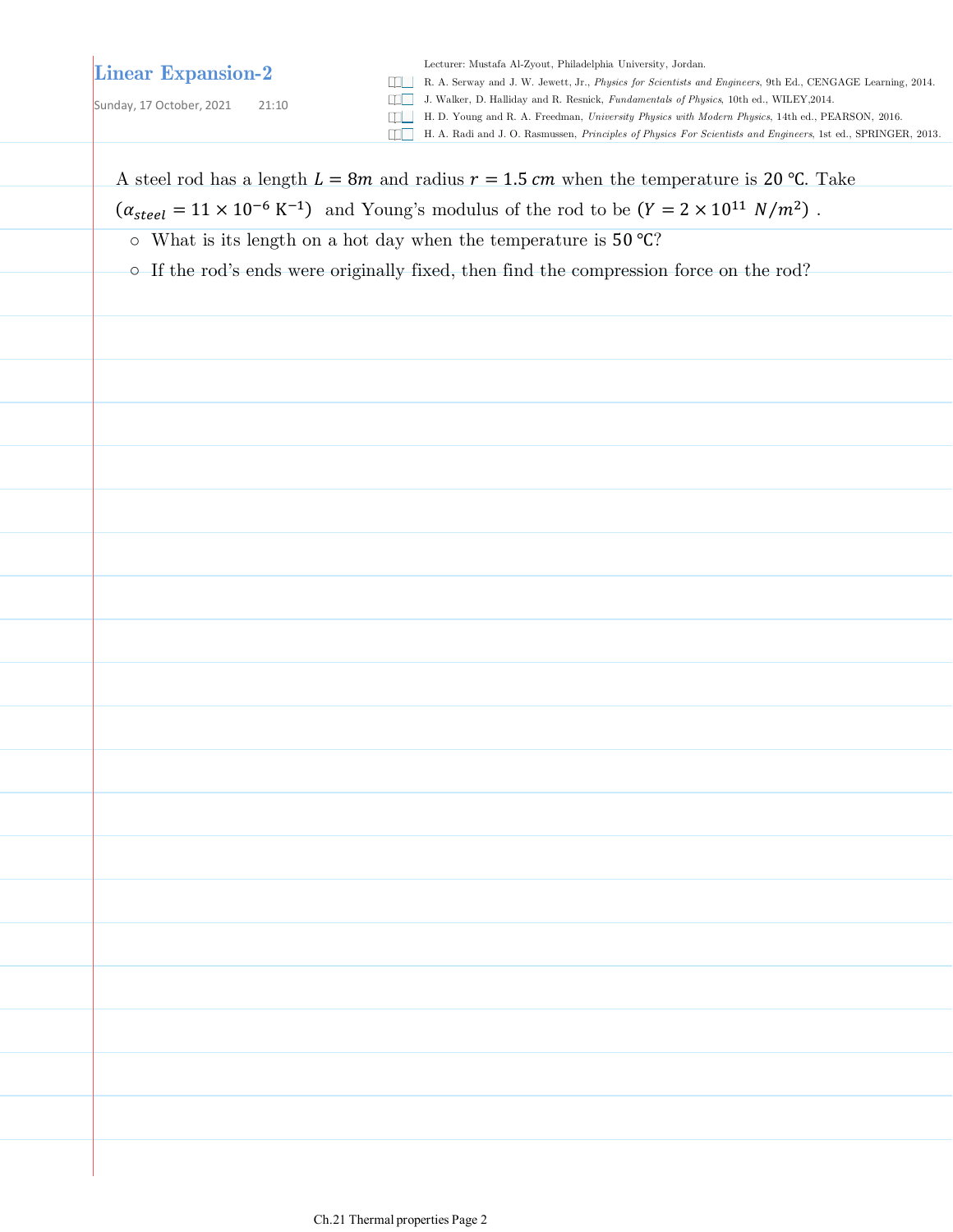## **Linear Expansion-3**

Sunday, 17 October, 2021 21:10

Lecturer: Mustafa Al-Zyout, Philadelphia University, Jordan.

R. A. Serway and J. W. Jewett, Jr., *Physics for Scientists and Engineers*, 9th Ed., CENGAGE Learning, 2014.

J. Walker, D. Halliday and R. Resnick, *Fundamentals of Physics*, 10th ed., WILEY,2014.

H. D. Young and R. A. Freedman, *University Physics with Modern Physics*, 14th ed., PEARSON, 2016.

H. A. Radi and J. O. Rasmussen, *Principles of Physics For Scientists and Engineers*, 1st ed., SPRINGER, 2013.

 $\circ$  A segment of steel railroad track has a length of 30  $m$  when the temperature is 0 °C. What is its length when the temperature is 40 ℃ ?  $\circ$  Suppose the ends of the rail are rigidly clamped at  $0^{\circ}C$  so that expansion is prevented. What is the thermal stress set up in the rail if its temperature is raised to 40 ℃ ?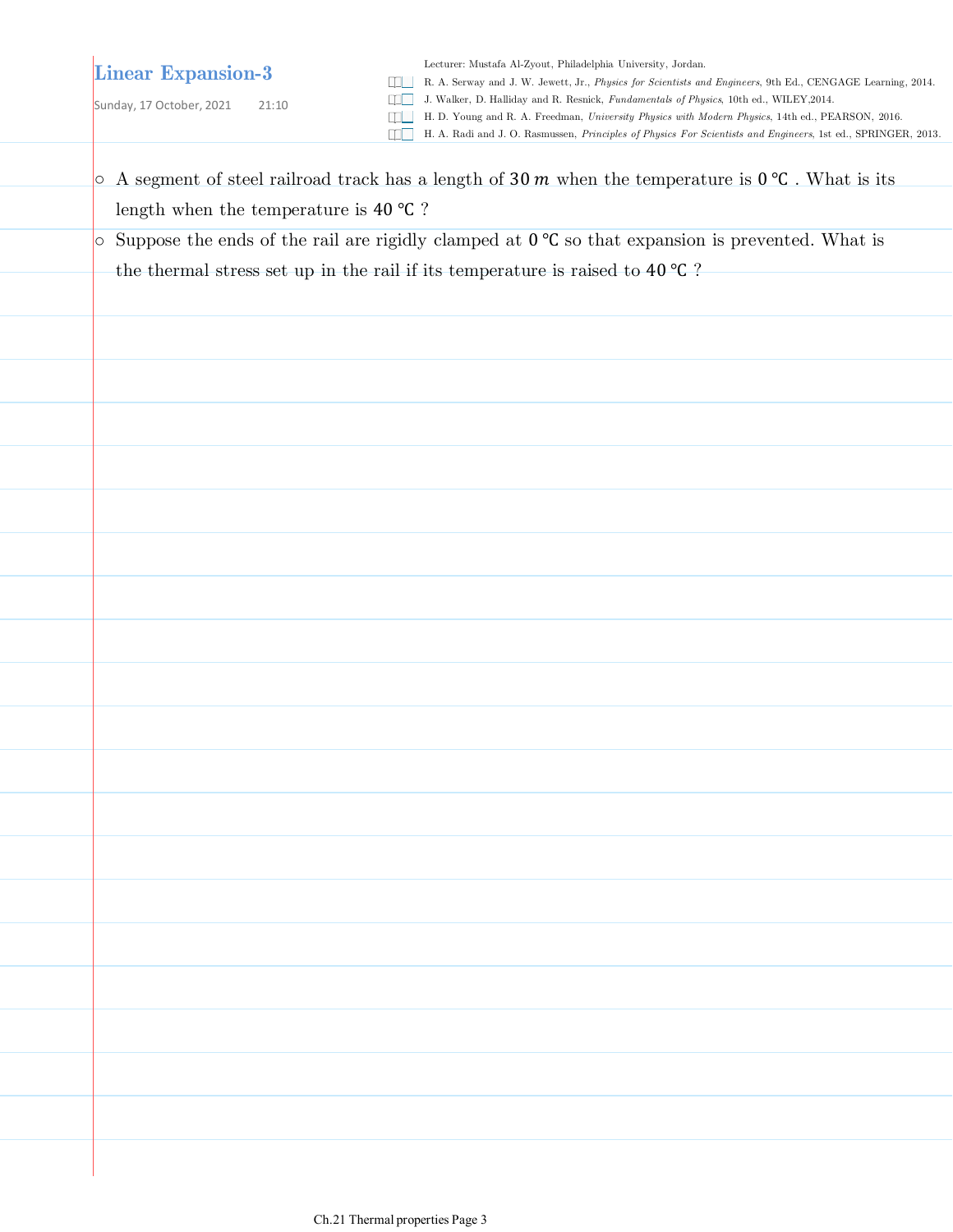## **Area Expansion-1**

Lecturer: Mustafa Al-Zyout, Philadelphia University, Jordan.

R. A. Serway and J. W. Jewett, Jr., *Physics for Scientists and Engineers*, 9th Ed., CENGAGE Learning, 2014.

Sunday, 17 October, 2021 21:10

J. Walker, D. Halliday and R. Resnick, *Fundamentals of Physics*, 10th ed., WILEY,2014.

H. D. Young and R. A. Freedman, *University Physics with Modern Physics*, 14th ed., PEARSON, 2016.

H. A. Radi and J. O. Rasmussen, *Principles of Physics For Scientists and Engineers*, 1st ed., SPRINGER, 2013.

A circular steel disk  $(\alpha_{steel} = 1.27 \times 10^{-5} K^{-1})$  has a circular hole through its center. If the disk is heated from 10 °C to 100 °C, what is the fractional increase in the area of the hole  $(\Delta A/A)$ ?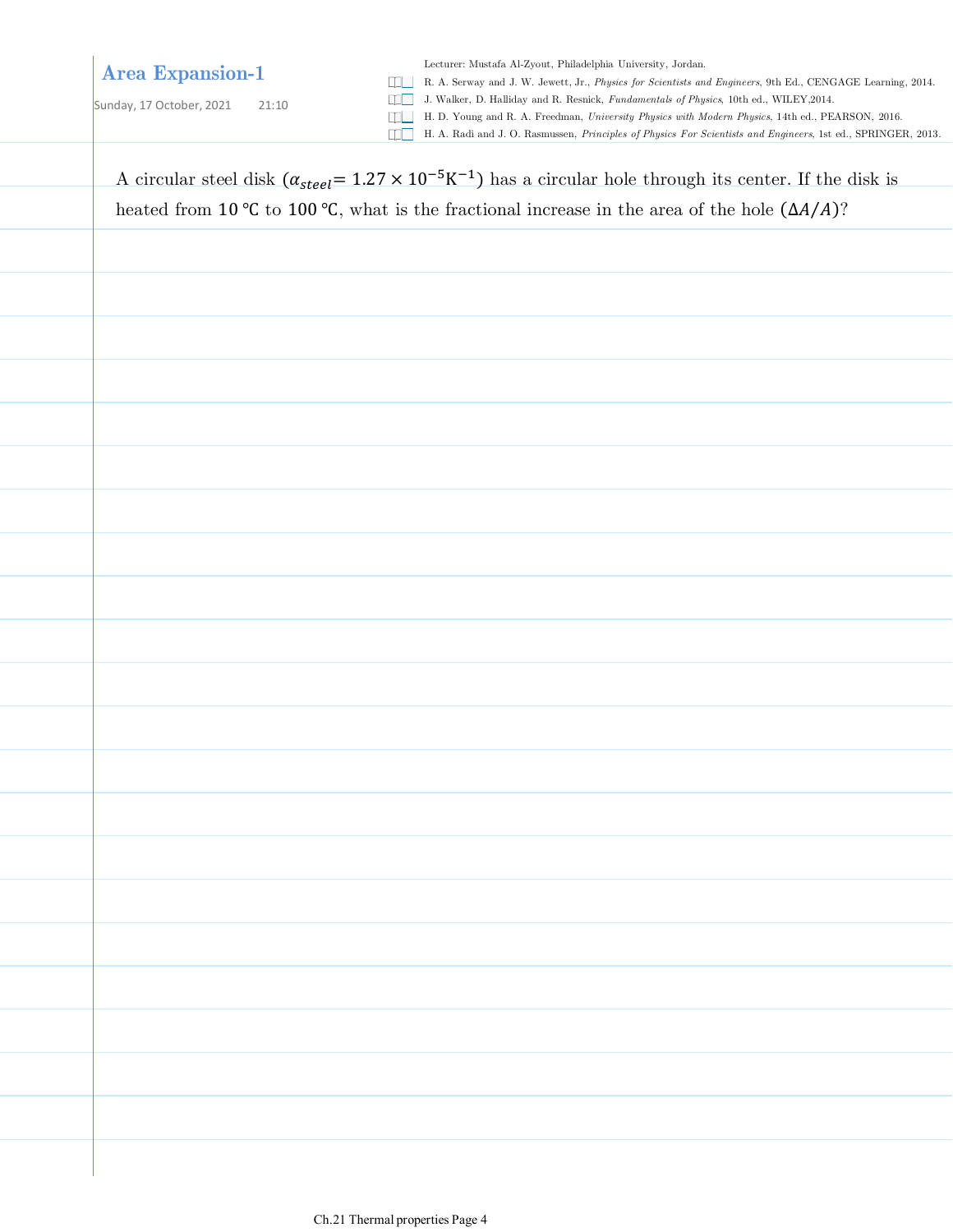## **Volume Expansion-1**

Sunday, 17 October, 2021 21:10

Lecturer: Mustafa Al-Zyout, Philadelphia University, Jordan.

R. A. Serway and J. W. Jewett, Jr., *Physics for Scientists and Engineers*, 9th Ed., CENGAGE Learning, 2014.

J. Walker, D. Halliday and R. Resnick, *Fundamentals of Physics*, 10th ed., WILEY,2014.

H. D. Young and R. A. Freedman, *University Physics with Modern Physics*, 14th ed., PEARSON, 2016.

H. A. Radi and J. O. Rasmussen, *Principles of Physics For Scientists and Engineers*, 1st ed., SPRINGER, 2013.

On a hot day, an oil trucker loaded 37000 L of diesel fuel from an oil station. He encountered cold weather on the way to delivery city, where the temperature was 23 K lower than in the station. How many liters did he deliver? The coefficient of volume expansion for diesel fuel is  $(9.5 \times 10^{-4} \text{ K}^{-1})$  and the coefficient of linear expansion for his steel truck tank is  $(11 \times 10^{-6} \text{ K}^{-1})$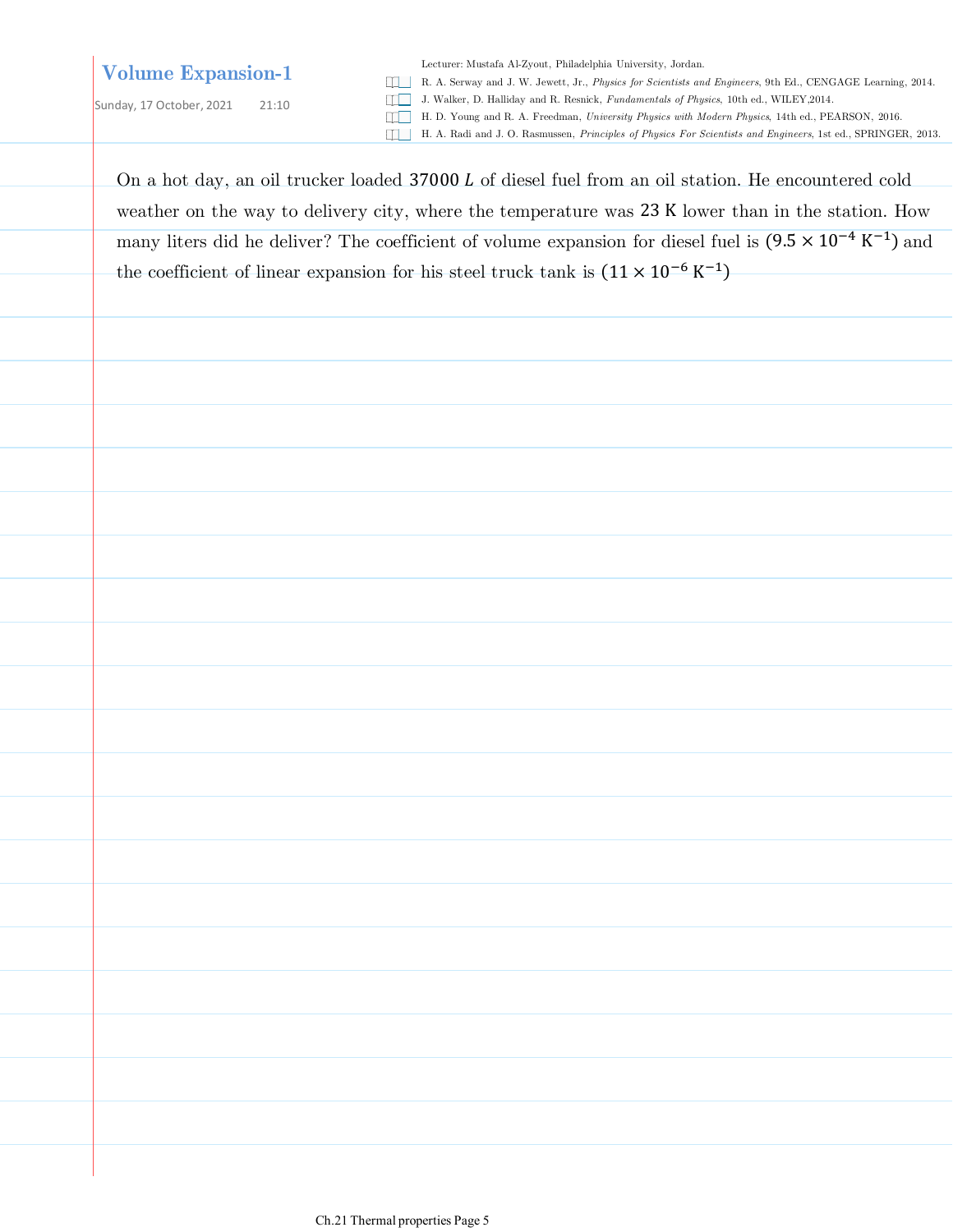## **Volume Expansion-2**

Lecturer: Mustafa Al-Zyout, Philadelphia University, Jordan.

R. A. Serway and J. W. Jewett, Jr., *Physics for Scientists and Engineers*, 9th Ed., CENGAGE Learning, 2014.

J. Walker, D. Halliday and R. Resnick, *Fundamentals of Physics*, 10th ed., WILEY,2014.

- H. D. Young and R. A. Freedman, *University Physics with Modern Physics*, 14th ed., PEARSON, 2016.
- H. A. Radi and J. O. Rasmussen, *Principles of Physics For Scientists and Engineers*, 1st ed., SPRINGER, 2013.
- $\circ$  A spray can containing a propellant gas at twice atmospheric pressure (202 kPa) and having a volume of 125  $cm^3$  is at 22 °C. It is then tossed into an open fire. When the temperature of the gas in the can reaches 195 ℃ . What is the pressure inside the can? Assume any change in the volume of the can is negligible.
- Suppose we include a volume change due to thermal expansion of the steel can as the temperature increases. Does that alter our answer for the final pressure significantly?

Sunday, 17 October, 2021 21:10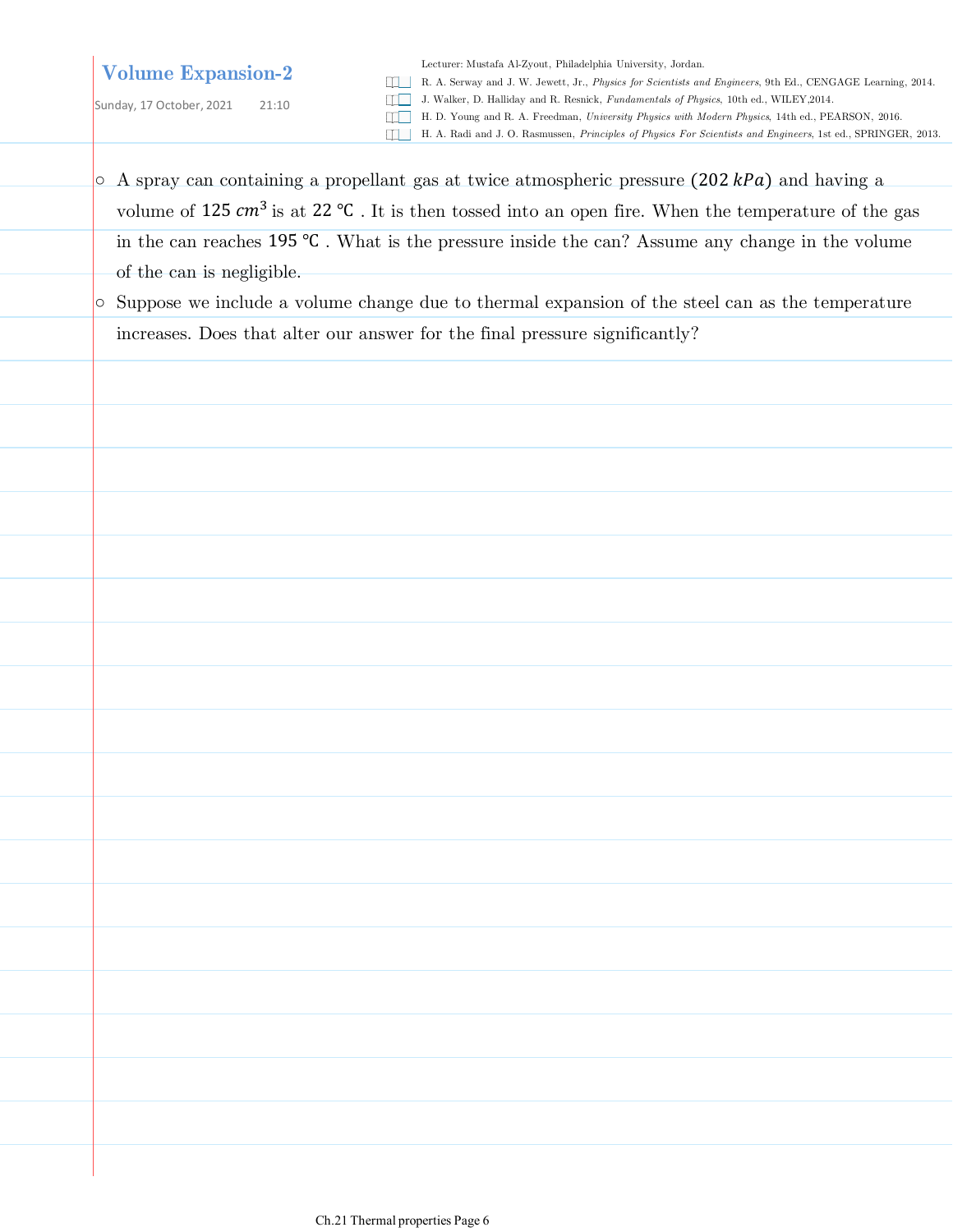Sunday, 17 October, 2021 21:10

Lecturer: Mustafa Al-Zyout, Philadelphia University, Jordan.

R. A. Serway and J. W. Jewett, Jr., *Physics for Scientists and Engineers*, 9th Ed., CENGAGE Learning, 2014.

J. Walker, D. Halliday and R. Resnick, *Fundamentals of Physics*, 10th ed., WILEY,2014.

H. D. Young and R. A. Freedman, *University Physics with Modern Physics*, 14th ed., PEARSON, 2016.

| A 0.05 kg ingot of metal is heated to 200 °C and then dropped into a calorimeter containing 0.4 kg of water     |  |  |  |  |  |  |
|-----------------------------------------------------------------------------------------------------------------|--|--|--|--|--|--|
| initially at 20 °C. The final equilibrium temperature of the mixed system is 22.4 °C. Find the specific heat of |  |  |  |  |  |  |
| the metal.                                                                                                      |  |  |  |  |  |  |
|                                                                                                                 |  |  |  |  |  |  |
|                                                                                                                 |  |  |  |  |  |  |
|                                                                                                                 |  |  |  |  |  |  |
|                                                                                                                 |  |  |  |  |  |  |
|                                                                                                                 |  |  |  |  |  |  |
|                                                                                                                 |  |  |  |  |  |  |
|                                                                                                                 |  |  |  |  |  |  |
|                                                                                                                 |  |  |  |  |  |  |
|                                                                                                                 |  |  |  |  |  |  |
|                                                                                                                 |  |  |  |  |  |  |
|                                                                                                                 |  |  |  |  |  |  |
|                                                                                                                 |  |  |  |  |  |  |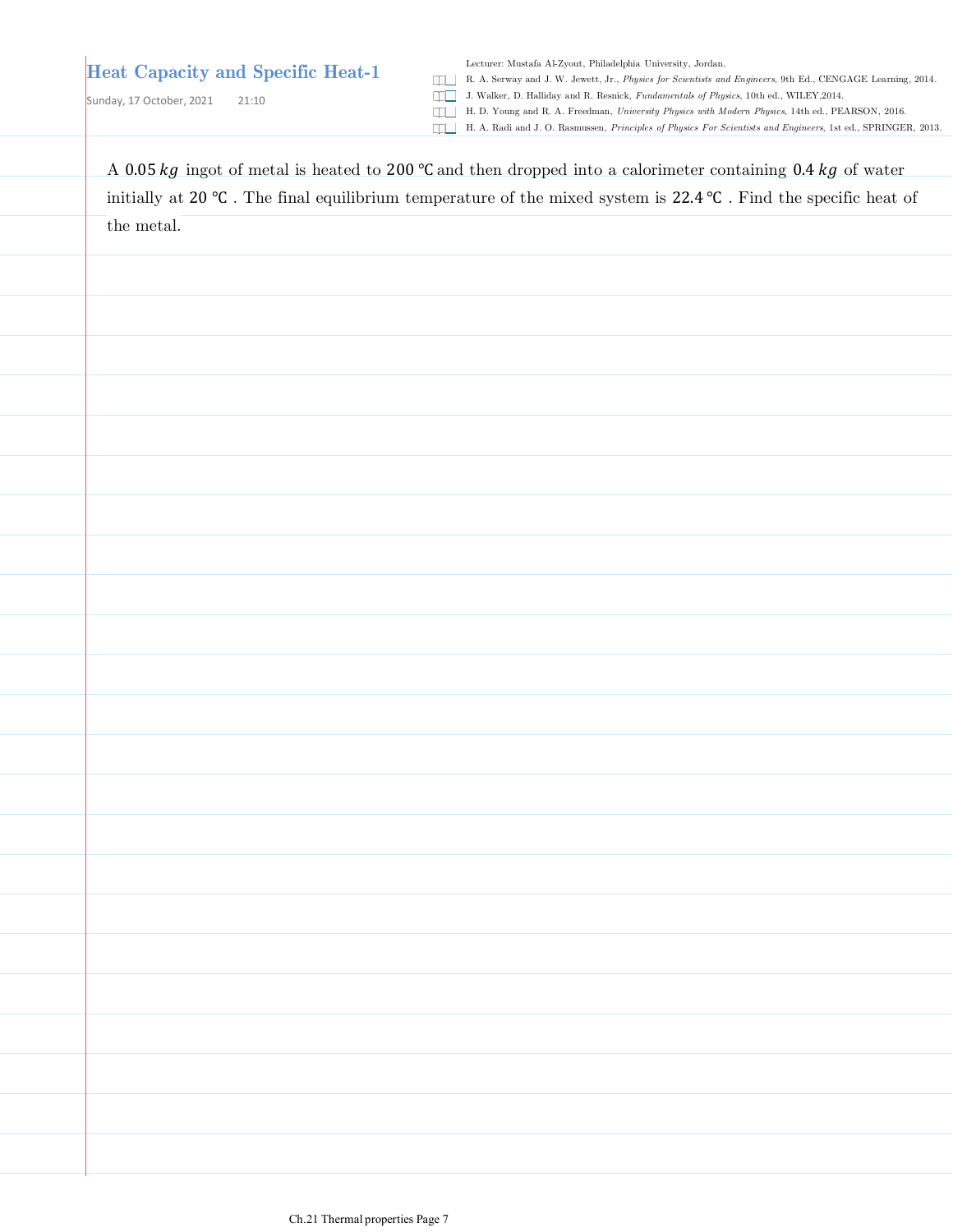Sunday, 17 October, 2021 21:10

Lecturer: Mustafa Al-Zyout, Philadelphia University, Jordan.

R. A. Serway and J. W. Jewett, Jr., *Physics for Scientists and Engineers*, 9th Ed., CENGAGE Learning, 2014.

J. Walker, D. Halliday and R. Resnick, *Fundamentals of Physics*, 10th ed., WILEY,2014.

H. D. Young and R. A. Freedman, *University Physics with Modern Physics*, 14th ed., PEARSON, 2016.

H. A. Radi and J. O. Rasmussen, *Principles of Physics For Scientists and Engineers*, 1st ed., SPRINGER, 2013.

There are 0.1 kg of carbon in a calorimeter at 15 °C. The container has mass 0.02 kg and is made of aluminum. The addition of 0.892 kJ of heat energy brings that temperature to 28 °C. What is the specific heat capacity of carbon? Assume the specific heat capacity of aluminum in this temperature range is  $0.9 \; kJ/kg.K$ .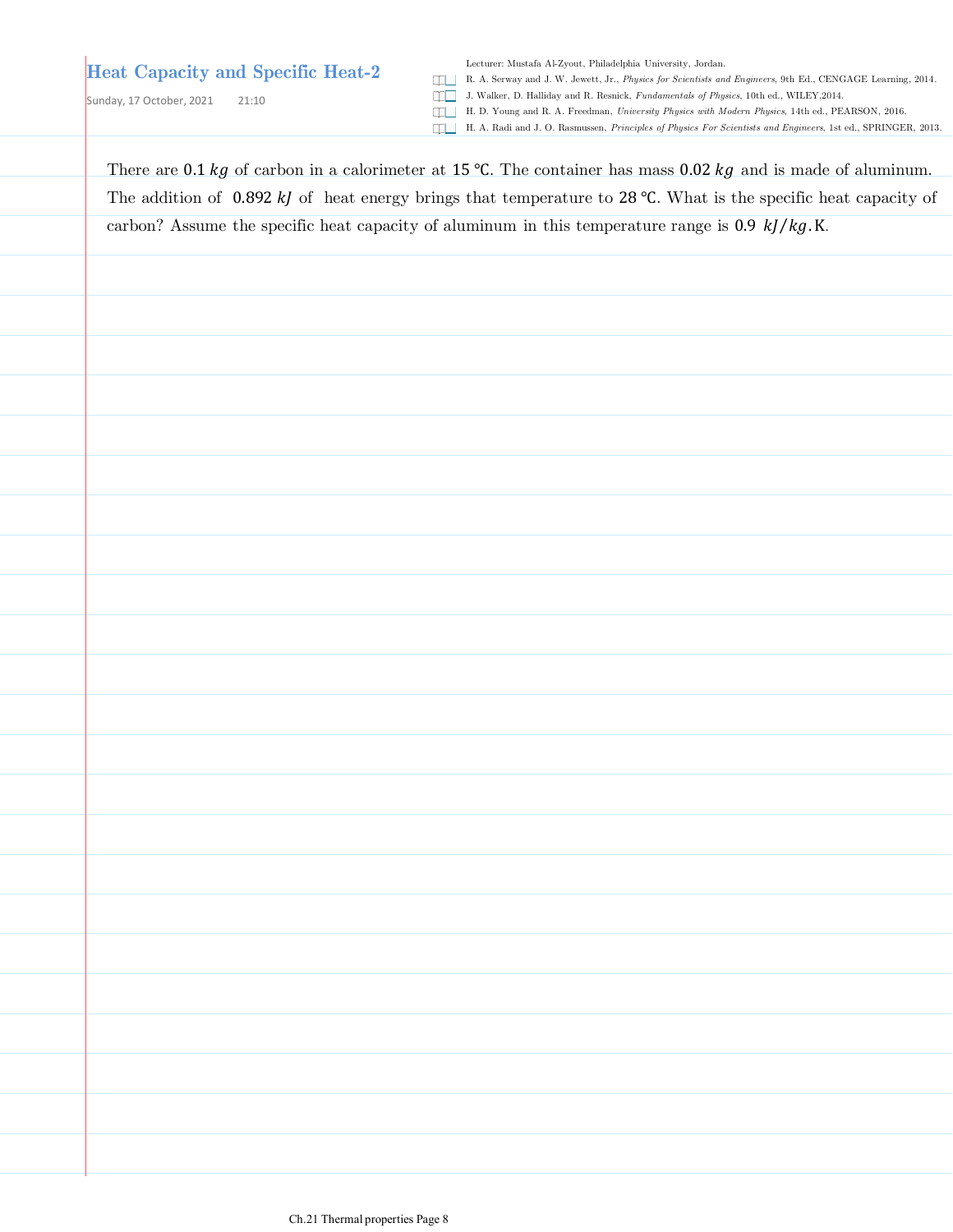Lecturer: Mustafa Al-Zyout, Philadelphia University, Jordan.

R. A. Serway and J. W. Jewett, Jr., *Physics for Scientists and Engineers*, 9th Ed., CENGAGE Learning, 2014.

Sunday, 17 October, 2021 21:10

J. Walker, D. Halliday and R. Resnick, *Fundamentals of Physics*, 10th ed., WILEY,2014.

H. D. Young and R. A. Freedman, *University Physics with Modern Physics*, 14th ed., PEARSON, 2016. H. A. Radi and J. O. Rasmussen, *Principles of Physics For Scientists and Engineers*, 1st ed., SPRINGER, 2013.

A copper pipe of mass  $0.5 kg$  is originally at 20 °C. If its ends are capped after 0.6 kg of water at 98 °C is poured into it, what is the final temperature of the pipe? (Assume the pipe is insulated so no heat is lost to the surroundings).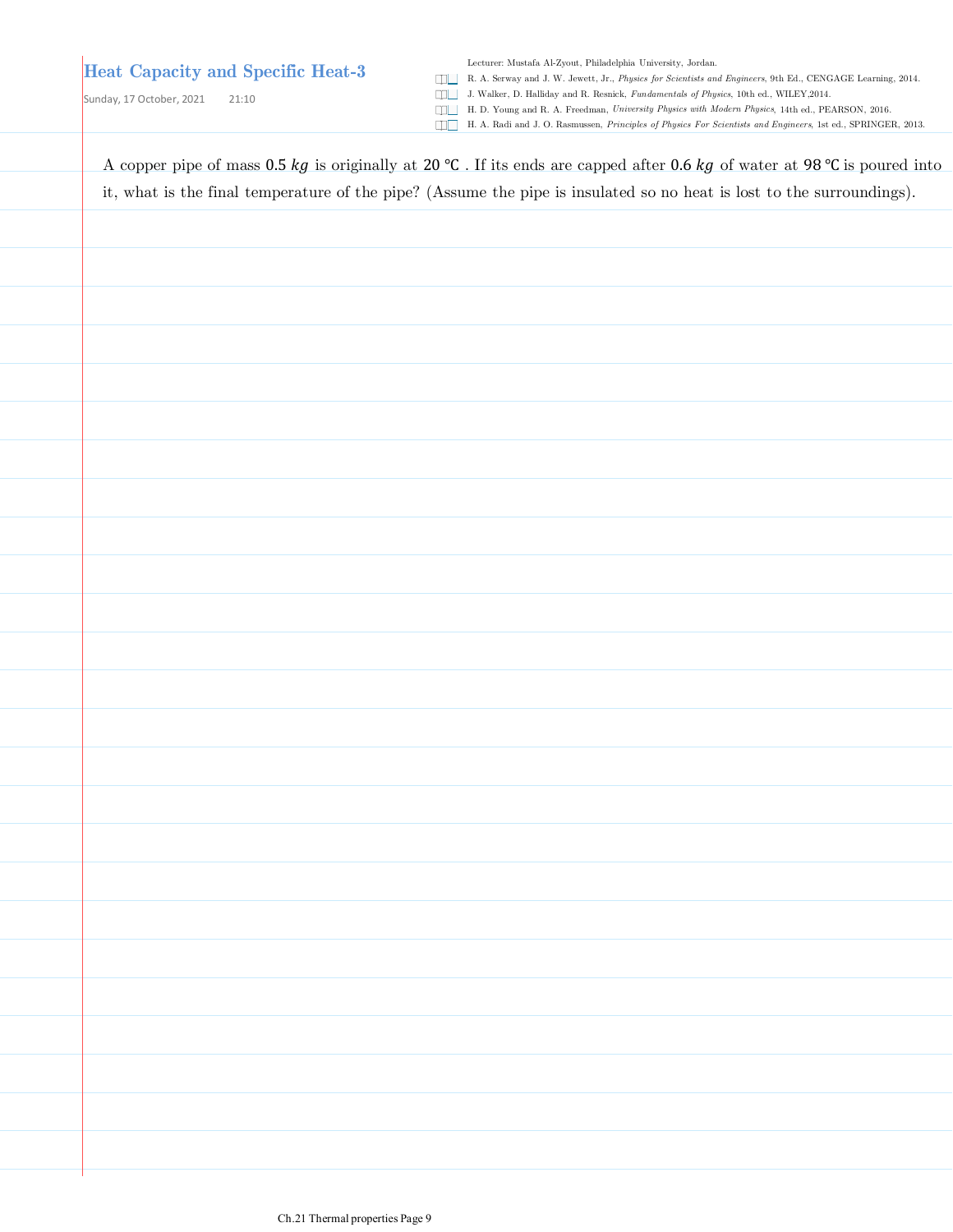Lecturer: Mustafa Al-Zyout, Philadelphia University, Jordan.

R. A. Serway and J. W. Jewett, Jr., *Physics for Scientists and Engineers*, 9th Ed., CENGAGE Learning, 2014.

Sunday, 17 October, 2021 21:10

J. Walker, D. Halliday and R. Resnick, *Fundamentals of Physics*, 10th ed., WILEY,2014. H. D. Young and R. A. Freedman, *University Physics with Modern Physics*, 14th ed., PEARSON, 2016.

| internal energy generated by the impact remains with the bullet. What is the temperature change of the bullet? |  |  |
|----------------------------------------------------------------------------------------------------------------|--|--|
|                                                                                                                |  |  |
|                                                                                                                |  |  |
|                                                                                                                |  |  |
|                                                                                                                |  |  |
|                                                                                                                |  |  |
|                                                                                                                |  |  |
|                                                                                                                |  |  |
|                                                                                                                |  |  |
|                                                                                                                |  |  |
|                                                                                                                |  |  |
|                                                                                                                |  |  |
|                                                                                                                |  |  |
|                                                                                                                |  |  |
|                                                                                                                |  |  |
|                                                                                                                |  |  |
|                                                                                                                |  |  |
|                                                                                                                |  |  |
|                                                                                                                |  |  |
|                                                                                                                |  |  |
|                                                                                                                |  |  |
|                                                                                                                |  |  |
|                                                                                                                |  |  |
|                                                                                                                |  |  |
|                                                                                                                |  |  |
|                                                                                                                |  |  |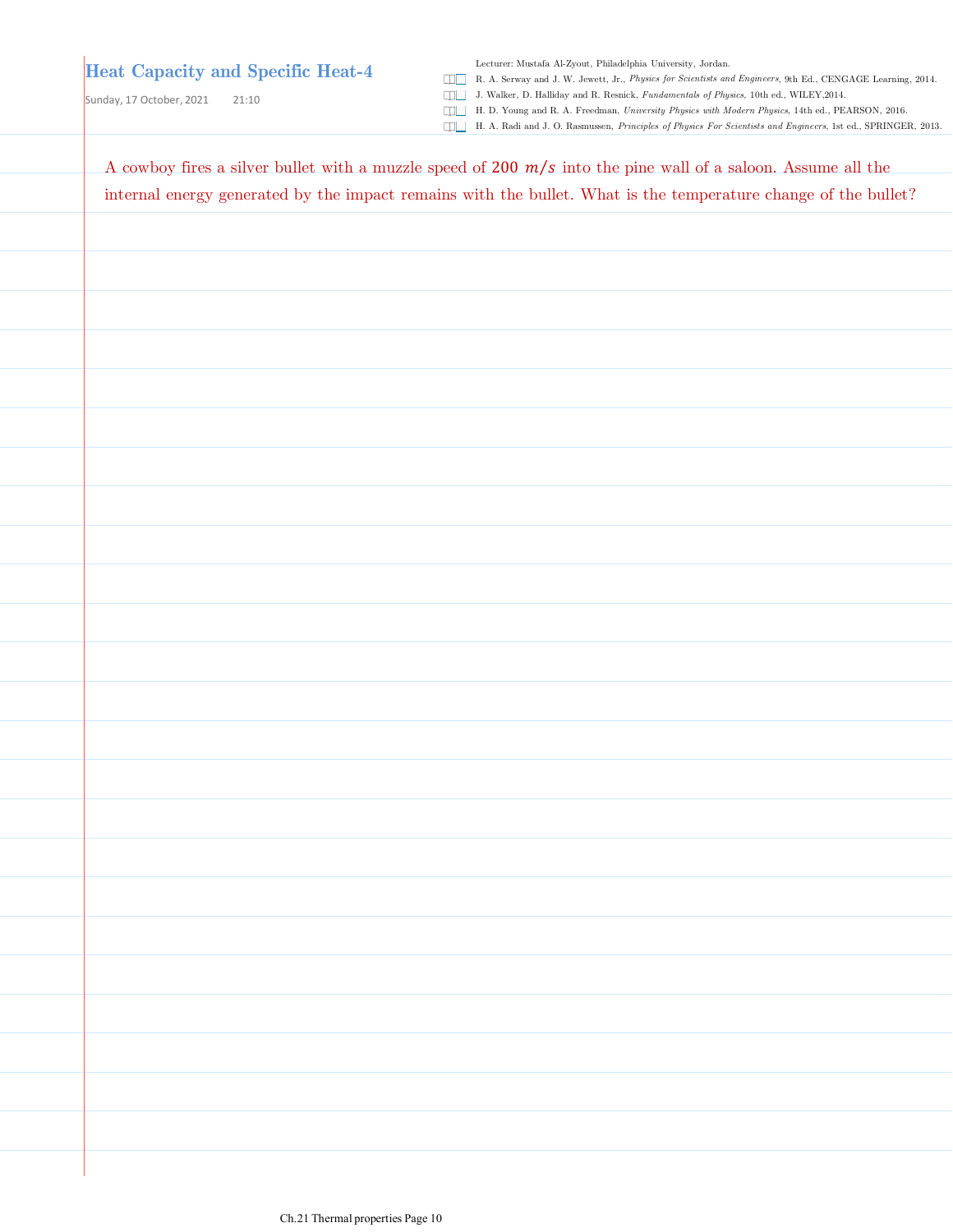Sunday, 17 October, 2021 21:10

Lecturer: Mustafa Al-Zyout, Philadelphia University, Jordan.

R. A. Serway and J. W. Jewett, Jr., *Physics for Scientists and Engineers*, 9th Ed., CENGAGE Learning, 2014.

J. Walker, D. Halliday and R. Resnick, *Fundamentals of Physics*, 10th ed., WILEY,2014.

H. D. Young and R. A. Freedman, *University Physics with Modern Physics*, 14th ed., PEARSON, 2016.

H. A. Radi and J. O. Rasmussen, *Principles of Physics For Scientists and Engineers*, 1st ed., SPRINGER, 2013.

How much energy is required to convert a 1.0  $g$  cube of ice at −30 °C to steam at 120 °C.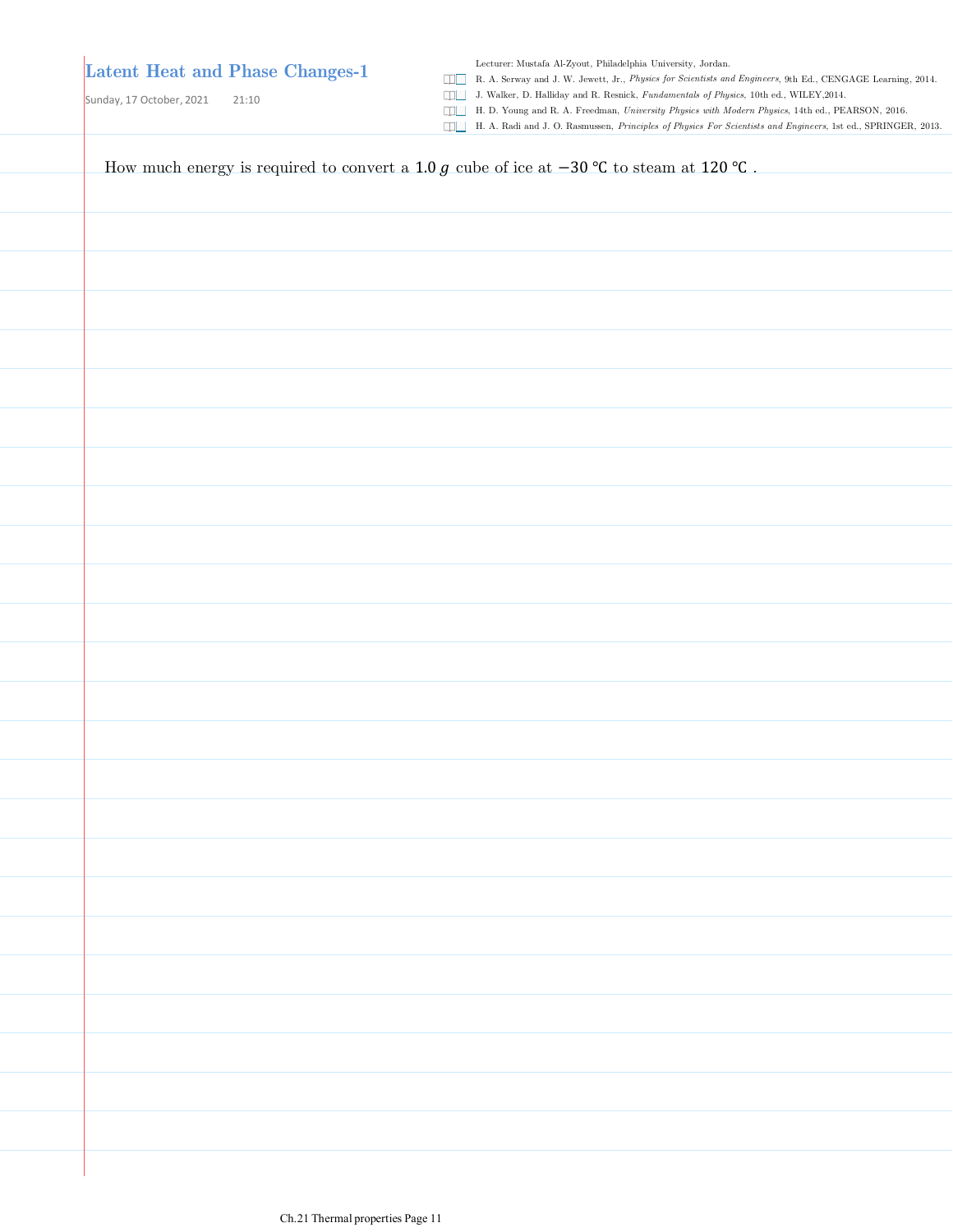Lecturer: Mustafa Al-Zyout, Philadelphia University, Jordan.

R. A. Serway and J. W. Jewett, Jr., *Physics for Scientists and Engineers*, 9th Ed., CENGAGE Learning, 2014.

Sunday, 17 October, 2021 21:10

J. Walker, D. Halliday and R. Resnick, *Fundamentals of Physics*, 10th ed., WILEY,2014. H. D. Young and R. A. Freedman, *University Physics with Modern Physics*, 14th ed., PEARSON, 2016.

| if no heat is lost to the surroundings? $\,$ |  |  |
|----------------------------------------------|--|--|
|                                              |  |  |
|                                              |  |  |
|                                              |  |  |
|                                              |  |  |
|                                              |  |  |
|                                              |  |  |
|                                              |  |  |
|                                              |  |  |
|                                              |  |  |
|                                              |  |  |
|                                              |  |  |
|                                              |  |  |
|                                              |  |  |
|                                              |  |  |
|                                              |  |  |
|                                              |  |  |
|                                              |  |  |
|                                              |  |  |
|                                              |  |  |
|                                              |  |  |
|                                              |  |  |
|                                              |  |  |
|                                              |  |  |
|                                              |  |  |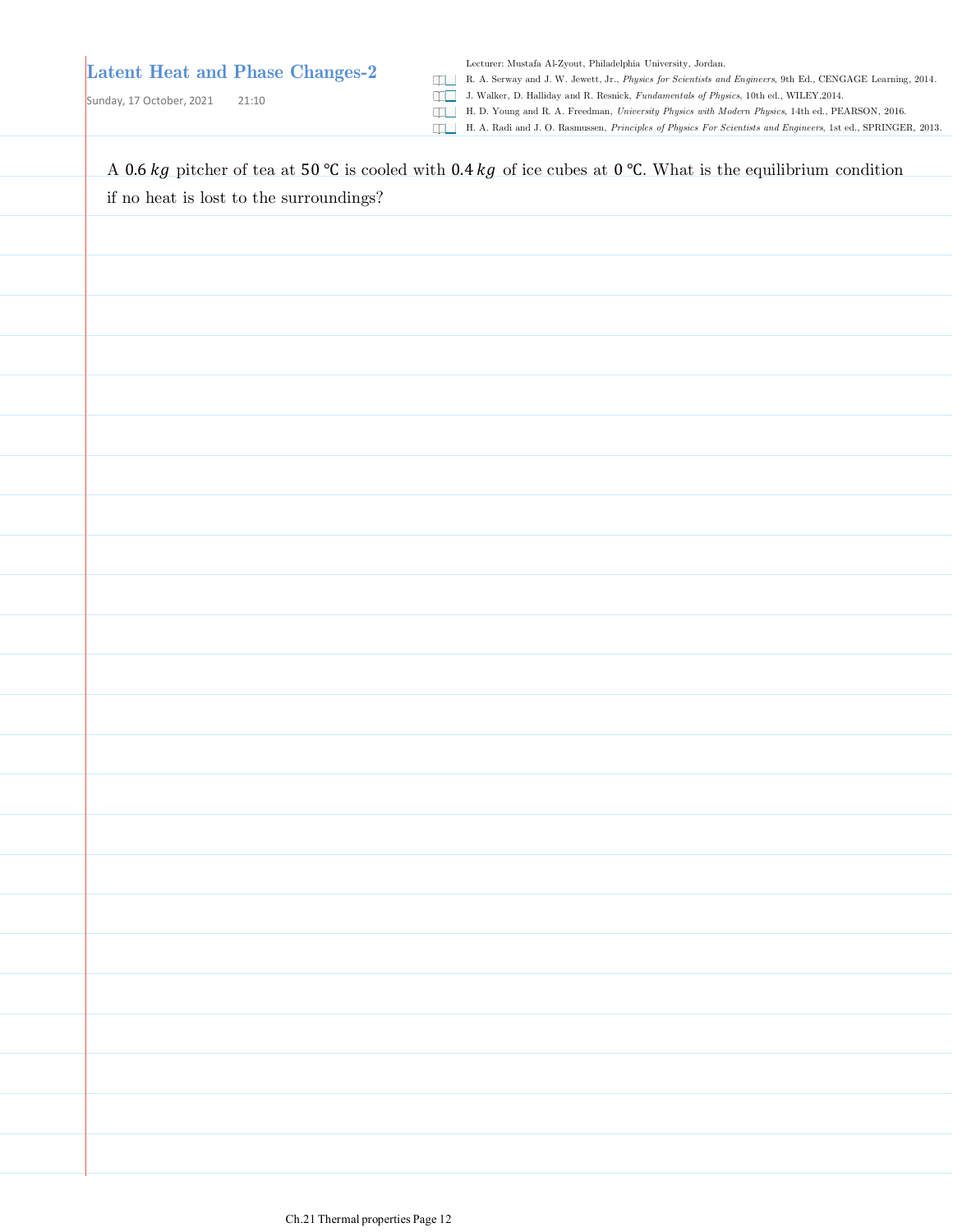Sunday, 17 October, 2021 21:10

Lecturer: Mustafa Al-Zyout, Philadelphia University, Jordan.

- R. A. Serway and J. W. Jewett, Jr., *Physics for Scientists and Engineers*, 9th Ed., CENGAGE Learning, 2014.
- J. Walker, D. Halliday and R. Resnick, *Fundamentals of Physics*, 10th ed., WILEY,2014.
- H. D. Young and R. A. Freedman, *University Physics with Modern Physics*, 14th ed., PEARSON, 2016.
- H. A. Radi and J. O. Rasmussen, *Principles of Physics For Scientists and Engineers*, 1st ed., SPRINGER, 2013.

 $\circ$  How much heat is required to melt 5 *kg* of ice at 0 °C?

**O** If 20 kg of water at 95 °C is mixed with 5 kg of ice at 0 °C, what is the final temperature of the mixture?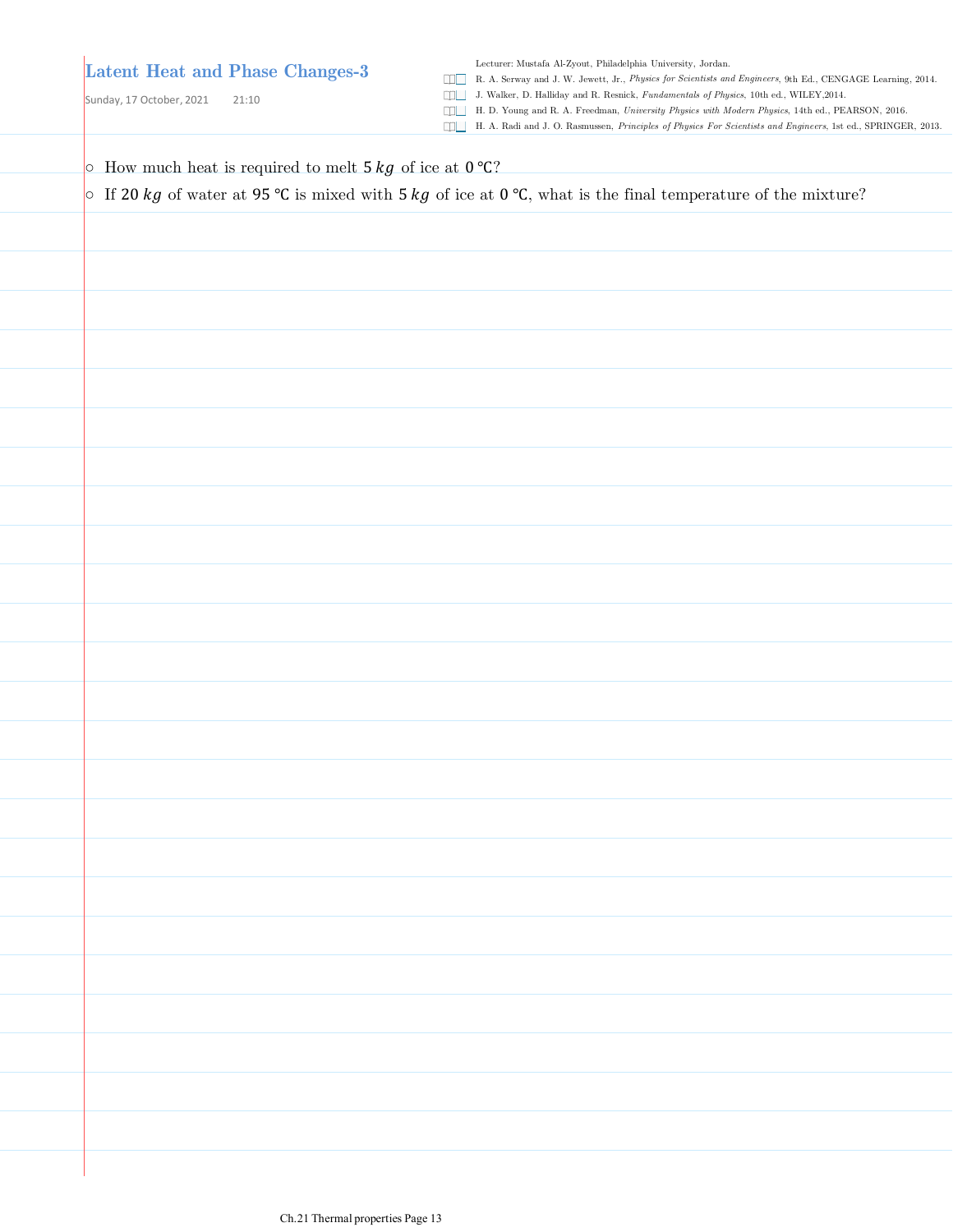Lecturer: Mustafa Al-Zyout, Philadelphia University, Jordan.

R. A. Serway and J. W. Jewett, Jr., *Physics for Scientists and Engineers*, 9th Ed., CENGAGE Learning, 2014.

Sunday, 17 October, 2021 21:10

J. Walker, D. Halliday and R. Resnick, *Fundamentals of Physics*, 10th ed., WILEY,2014.

H. D. Young and R. A. Freedman, *University Physics with Modern Physics*, 14th ed., PEARSON, 2016. H. A. Radi and J. O. Rasmussen, *Principles of Physics For Scientists and Engineers*, 1st ed., SPRINGER, 2013.

| If we supply a 720 g of ice at $-10$ °C with a total energy of only 210 kJ (as heat), what are the final state and |
|--------------------------------------------------------------------------------------------------------------------|
| $\!$ temperature of the water?                                                                                     |
|                                                                                                                    |
|                                                                                                                    |
|                                                                                                                    |
|                                                                                                                    |
|                                                                                                                    |
|                                                                                                                    |
|                                                                                                                    |
|                                                                                                                    |
|                                                                                                                    |
|                                                                                                                    |
|                                                                                                                    |
|                                                                                                                    |
|                                                                                                                    |
|                                                                                                                    |
|                                                                                                                    |
|                                                                                                                    |
|                                                                                                                    |
|                                                                                                                    |
|                                                                                                                    |
|                                                                                                                    |
|                                                                                                                    |
|                                                                                                                    |
|                                                                                                                    |
|                                                                                                                    |
|                                                                                                                    |
|                                                                                                                    |
|                                                                                                                    |
|                                                                                                                    |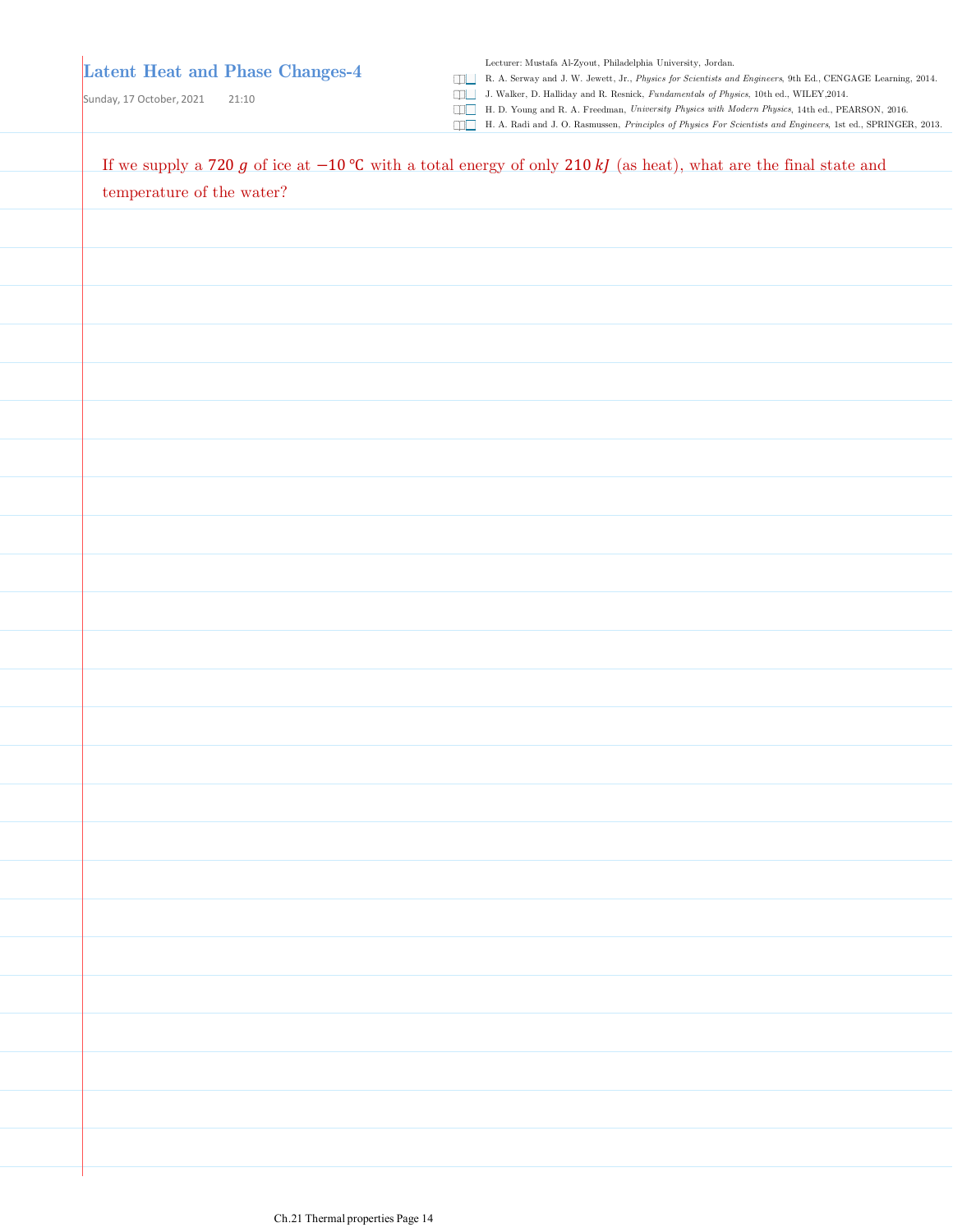Sunday, 17 October, 2021 21:10

Lecturer: Mustafa Al-Zyout, Philadelphia University, Jordan.

- R. A. Serway and J. W. Jewett, Jr., *Physics for Scientists and Engineers*, 9th Ed., CENGAGE Learning, 2014.
- J. Walker, D. Halliday and R. Resnick, *Fundamentals of Physics*, 10th ed., WILEY,2014.
- H. D. Young and R. A. Freedman, *University Physics with Modern Physics*, 14th ed., PEARSON, 2016.
- H. A. Radi and J. O. Rasmussen, *Principles of Physics For Scientists and Engineers*, 1st ed., SPRINGER, 2013.